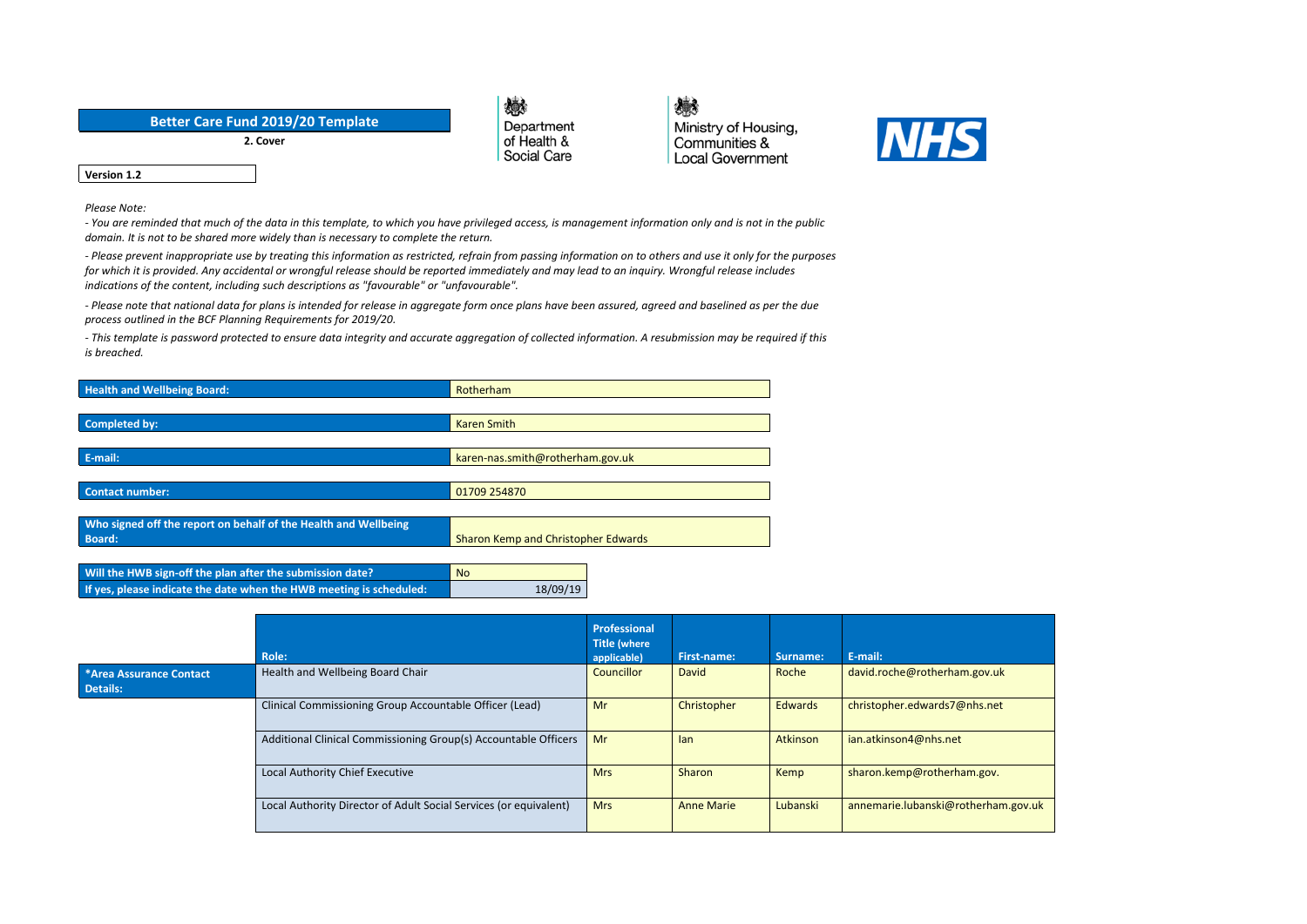|                                                                                     | Better Care Fund Lead Official                      | Mr          | Nathan      | Atkinson      | nathan.atkinson@rotherham.gov.uk |
|-------------------------------------------------------------------------------------|-----------------------------------------------------|-------------|-------------|---------------|----------------------------------|
|                                                                                     | LA Section 151 Officer                              | <b>Mrs</b>  | Judith      | <b>Badger</b> | judith.badger@rotherham.gov.uk   |
| Please add further area contacts   CCG Finance Officer<br>that you would wish to be |                                                     | <b>Mrs</b>  | Wendy       | <b>Allott</b> | wendy.allott@nhs.net             |
| included in official<br>correspondence -->                                          | CCG Head of Commissioning (Adults - Joint CCG/RMBC) | <b>Miss</b> | Claire      | Smith         | claire.smith138@nhs.net          |
|                                                                                     | LA Finance Officer                                  | Mr          | <b>Mark</b> | Scarrott      | mark.scarrott@rotherham.gov.uk   |

\*Only those identified will be addressed in official correspondence (such as approval letters). Please ensure all individuals are satisfied with *the information entered above as this is exactly how they will appear in correspondence.*

### Question Completion - when all questions have been answered and the validation boxes below have turned green you should send the **template to england.bettercaresupport@nhs.net saving the file as 'Name HWB' for example 'County Durham HWB'**

| <b>Complete</b>          |            |  |  |
|--------------------------|------------|--|--|
|                          | Complete:  |  |  |
| 2. Cover                 | <b>Yes</b> |  |  |
| 4. Strategic Narrative   | <b>Yes</b> |  |  |
| 5. Income                | <b>Yes</b> |  |  |
| 6. Expenditure           | <b>Yes</b> |  |  |
| 7. HICM                  | <b>Yes</b> |  |  |
| 8. Metrics               | <b>Yes</b> |  |  |
| 9. Planning Requirements | <b>Yes</b> |  |  |

<< Link to the Guidance sheet

## **Checklist**

| 2. Cover                                                               | ^^ Link back to top |                       |                |
|------------------------------------------------------------------------|---------------------|-----------------------|----------------|
|                                                                        |                     | <b>Cell Reference</b> | <b>Checker</b> |
| Health & Wellbeing Board                                               |                     | D <sub>13</sub>       | Yes            |
| Completed by:                                                          |                     | D <sub>15</sub>       | Yes            |
| E-mail:                                                                |                     | D <sub>17</sub>       | Yes            |
| Contact number:                                                        |                     | D <sub>19</sub>       | Yes            |
| Who signed off the report on behalf of the Health and Wellbeing Board: |                     | D <sub>21</sub>       | Yes            |
| Will the HWB sign-off the plan after the submission date?              |                     | D <sub>23</sub>       | Yes            |
| If yes, please indicate the date when the HWB meeting is scheduled:    |                     | D <sub>24</sub>       | Yes:           |
| Area Assurance Contact Details - Role:                                 |                     | C27: C36              | <b>Yes</b>     |
| Area Assurance Contact Details - First name:                           |                     | F27: F36              | Yes            |
| Area Assurance Contact Details - Surname:                              |                     | G27:G36               | Yes            |
| Area Assurance Contact Details - E-mail:                               |                     | H27: H36              | <b>Yes</b>     |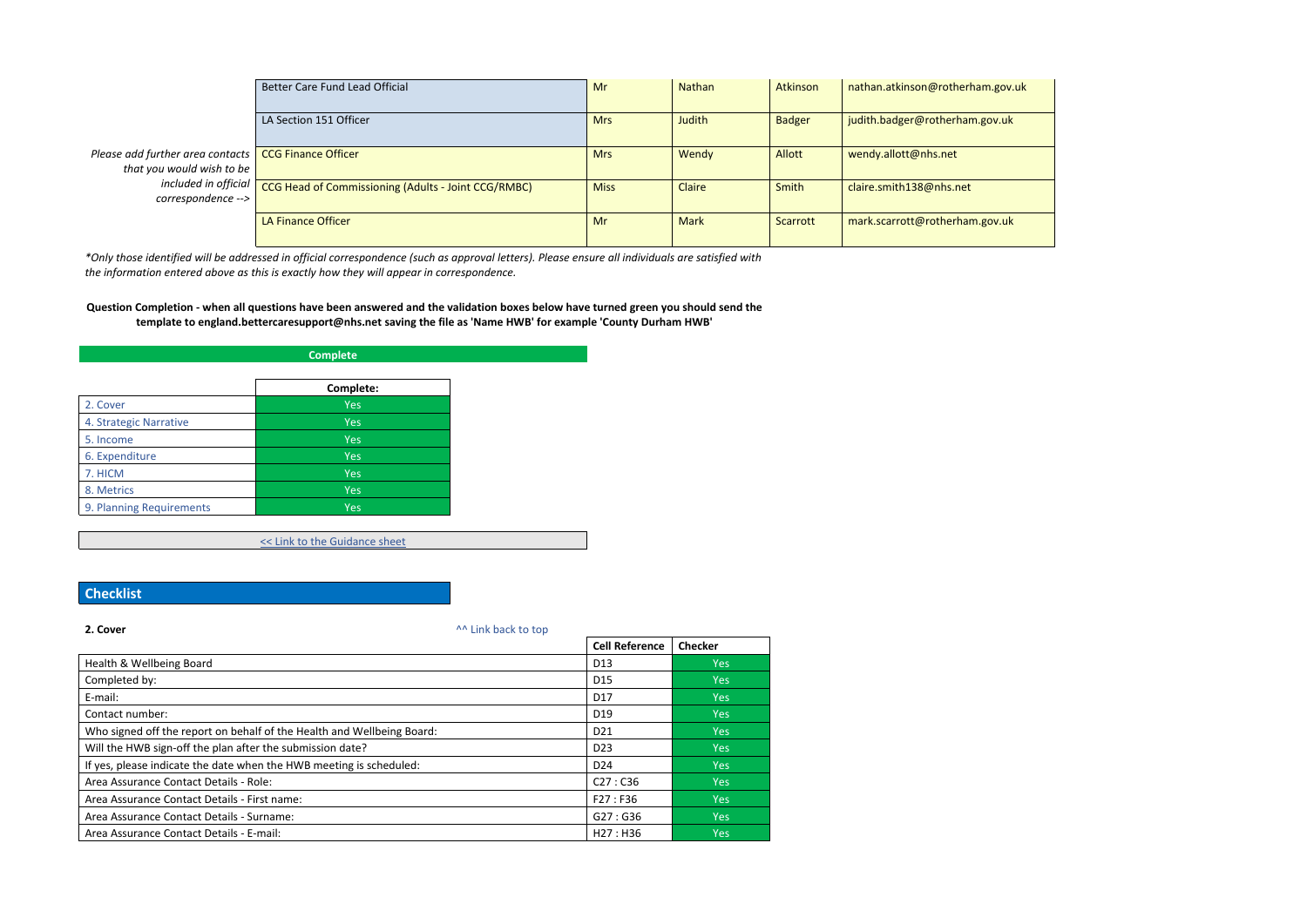| Sheet c.<br>Complete | ، م<br>. |
|----------------------|----------|
|                      |          |

#### **4. Strategic Narrative 1. The strategic of the strategie of the strategie of the strategie of the strategie of the strategie of the strategie of the strategie of the strategie of the strategie of the strategie of the st**

|                                                                                                | <b>Cell Reference</b> | <b>Checker</b> |
|------------------------------------------------------------------------------------------------|-----------------------|----------------|
| A) Person-centred outcomes:                                                                    | <b>B20</b>            | Yes            |
| B) (i) Your approach to integrated services at HWB level (and neighbourhood where applicable): | <b>B31</b>            | Yes            |
| B) (ii) Your approach to integration with wider services (e.g. Housing):                       | <b>B37</b>            | Yes            |
| C) System level alignment:                                                                     | <b>B44</b>            | Yes            |
|                                                                                                |                       |                |

# **Sheet Complete** Yes Yes

## **5. Income**  $\lambda^A$  Link [back](file:///C:/Users/dawn.mitchell/AppData/Local/Microsoft/Windows/INetCache/Content.MSO/3259D8AA.xlsx%23RANGE!A1) to top **Cell Reference Checker** Are any additional LA Contributions being made in 2019/20? CASES Are any additional LA Contributions being made in 2019/20? Additional Local Authority and the set of the set of the set of the set of the set of the set of the set of the set of the set of the set of the set of the set of the set of the set of the set of the set of the set of the Additional LA Contribution and the contribution contribution contribution contribution contribution contribution Additional LA Contribution Narrative **D42 : D44** Yes Are any additional CCG Contributions being made in 2019/20? C59 Yes Additional CCGs and the set of the set of the set of the set of the set of the set of the set of the set of the set of the set of the set of the set of the set of the set of the set of the set of the set of the set of the Additional CCG Contribution and the contribution of the contribution of the contribution of the contribution of the contribution of the contribution of the contribution of the contribution of the contribution of the contri Additional CCG Contribution Narrative **D62** : D71 Yes

### **Sheet Complete** Yes

| 6. Expenditure                      | ^^ Link back to top |                       |                |
|-------------------------------------|---------------------|-----------------------|----------------|
|                                     |                     | <b>Cell Reference</b> | <b>Checker</b> |
| Scheme ID:                          |                     | B22: B271             | <b>Yes</b>     |
| Scheme Name:                        |                     | C22: C271             | <b>Yes</b>     |
| <b>Brief Description of Scheme:</b> |                     | D22: D271             | <b>Yes</b>     |
| Scheme Type:                        |                     | E22 : E271            | <b>Yes</b>     |
| Sub Types:                          |                     | F22 : F271            | <b>Yes</b>     |
| Specify if scheme type is Other:    |                     | G22:G271              | <b>Yes</b>     |
| Planned Output:                     |                     | H22: H271             | <b>Yes</b>     |
| Planned Output Unit Estimate:       |                     | 122:1271              | <b>Yes</b>     |
| Impact: Non-Elective Admissions:    |                     | J22:J271              | <b>Yes</b>     |
| Impact: Delayed Transfers of Care:  |                     | K22: K271             | <b>Yes</b>     |
| Impact: Residential Admissions:     |                     | L22: L271             | <b>Yes</b>     |
| Impact: Reablement:                 |                     | M22: M271             | <b>Yes</b>     |
| Area of Spend:                      |                     | N22: N271             | <b>Yes</b>     |
| Specify if area of spend is Other:  |                     | 022:0271              | <b>Yes</b>     |
| Commissioner:                       |                     | P22: P271             | <b>Yes</b>     |
| Joint Commissioner %:               |                     | Q22:Q271              | <b>Yes</b>     |
| Provider:                           |                     | S22:S271              | <b>Yes</b>     |
| Source of Funding:                  |                     | T22: T271             | <b>Yes</b>     |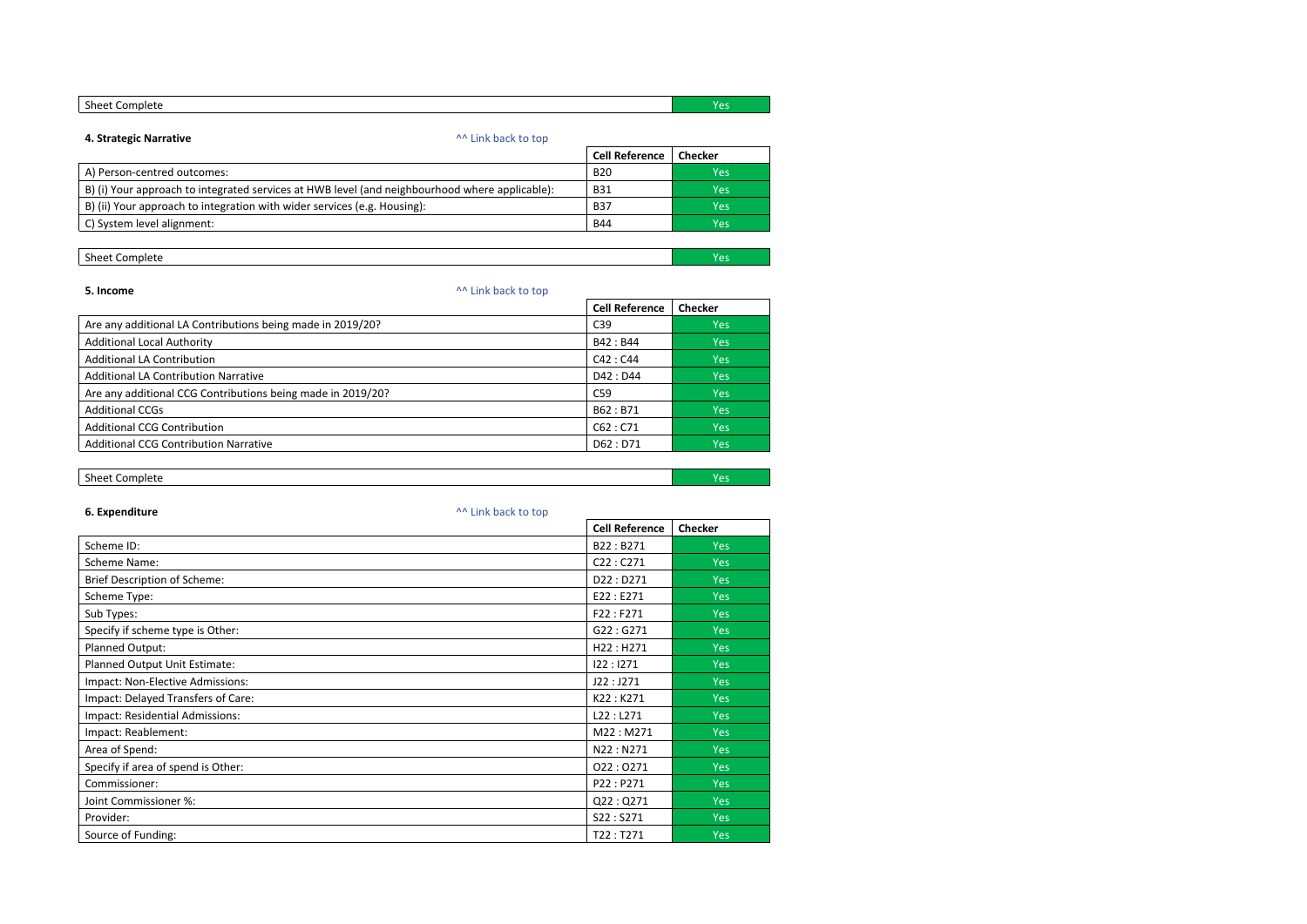| -<br>.<br>$   -$<br>nditure.<br>∟XU⊨   | $\overline{\phantom{a}}$<br>U22<br>U 471           | Yes       |
|----------------------------------------|----------------------------------------------------|-----------|
| New/Existing S<br>cheme:<br><u>. .</u> | $\sim$<br>$\sim$<br>$\mathbf{v}$<br>▿▵▵<br>, , , , | Ved<br>-- |

| - 1<br>omniet<br>, sneef<br>$\cdots$<br>---<br>-- |  |
|---------------------------------------------------|--|
|                                                   |  |

#### **7. HICM** ^^ Link [back](file:///C:/Users/dawn.mitchell/AppData/Local/Microsoft/Windows/INetCache/Content.MSO/3259D8AA.xlsx%23RANGE!A1) to top

## **8. Metrics** ^^ Link [back](file:///C:/Users/dawn.mitchell/AppData/Local/Microsoft/Windows/INetCache/Content.MSO/3259D8AA.xlsx%23RANGE!A1) to top **Cell Reference Checker** Non-Elective Admissions: Overview Narrative: Energy Administration of the Sea Party of the Sea Party of the Sea Party of the Sea Party of the Sea Party of the Sea Party of the Sea Party of the Sea Party of the Sea Party of Delayed Transfers of Care: Overview Narrative: Entertainment of the US of Care of Care of Care of Care of Care Residential Admissions Numerator: The Second Second Second Second Second Second Second Second Second Second Second Second Second Second Second Second Second Second Second Second Second Second Second Second Second Second Se Residential Admissions: Overview Narrative: Gastro Controllering and Controllering and Controllering and Controllering and Controllering and Controllering and Controllering and Controllering and Controllering and Controlle Reablement Numerator: The Second Second Second Second Second Second Second Second Second Second Second Second Second Second Second Second Second Second Second Second Second Second Second Second Second Second Second Second Reablement Denominator: The Second Second Second Second Second Second Second Second Second Second Second Second Second Second Second Second Second Second Second Second Second Second Second Second Second Second Second Secon Reablement: Overview Narrative: Sales and California Control of the Second Vest of the Second Vest of the Second Vest of the Second Vest of the Second Vest of the Second Vest of the Second Vest of the Second Vest of the Se

|                                                                                       | <b>Cell Reference</b> | <b>Checker</b> |
|---------------------------------------------------------------------------------------|-----------------------|----------------|
| Priorities for embedding elements of the HCIM for Managing Transfers of Care locally: | <b>B11</b>            | <b>Yes</b>     |
| Chg 1) Early discharge planning - Current Level:                                      | D15                   | <b>Yes</b>     |
| Chg 2) Systems to monitor patient flow - Current Level:                               | D <sub>16</sub>       | <b>Yes</b>     |
| Chg 3) Multi-disciplinary/Multi-agency discharge teams - Current Level:               | D17                   | Yes            |
| Chg 4) Home first / discharge to assess - Current Level:                              | D <sub>18</sub>       | <b>Yes</b>     |
| Chg 5) Seven-day service - Current Level:                                             | D19                   | <b>Yes</b>     |
| Chg 6) Trusted assessors - Current Level:                                             | D <sub>20</sub>       | <b>Yes</b>     |
| Chg 7) Focus on choice - Current Level:                                               | D21                   | <b>Yes</b>     |
| Chg 8) Enhancing health in care homes - Current Level:                                | D <sub>22</sub>       | <b>Yes</b>     |
| Chg 1) Early discharge planning - Planned Level:                                      | E15                   | Yes            |
| Chg 2) Systems to monitor patient flow - Planned Level:                               | E16                   | Yes            |
| Chg 3) Multi-disciplinary/Multi-agency discharge teams - Planned Level:               | E17                   | <b>Yes</b>     |
| Chg 4) Home first / discharge to assess - Planned Level:                              | E18                   | <b>Yes</b>     |
| Chg 5) Seven-day service - Planned Level:                                             | E19                   | <b>Yes</b>     |
| Chg 6) Trusted assessors - Planned Level:                                             | E20                   | Yes            |
| Chg 7) Focus on choice - Planned Level:                                               | E21                   | <b>Yes</b>     |
| Chg 8) Enhancing health in care homes - Planned Level:                                | E22                   | Yes            |
| Chg 1) Early discharge planning - Reasons:                                            | F <sub>15</sub>       | Yes            |
| Chg 2) Systems to monitor patient flow - Reasons:                                     | F <sub>16</sub>       | <b>Yes</b>     |
| Chg 3) Multi-disciplinary/Multi-agency discharge teams - Reasons:                     | F17                   | <b>Yes</b>     |
| Chg 4) Home first / discharge to assess - Reasons:                                    | F <sub>18</sub>       | <b>Yes</b>     |
| Chg 5) Seven-day service - Reasons:                                                   | F <sub>19</sub>       | Yes            |
| Chg 6) Trusted assessors - Reasons:                                                   | F20                   | Yes            |
| Chg 7) Focus on choice - Reasons:                                                     | F21                   | Yes            |
| Chg 8) Enhancing health in care homes - Reasons:                                      | F22                   | Yes            |

## **Sheet Complete** Yes